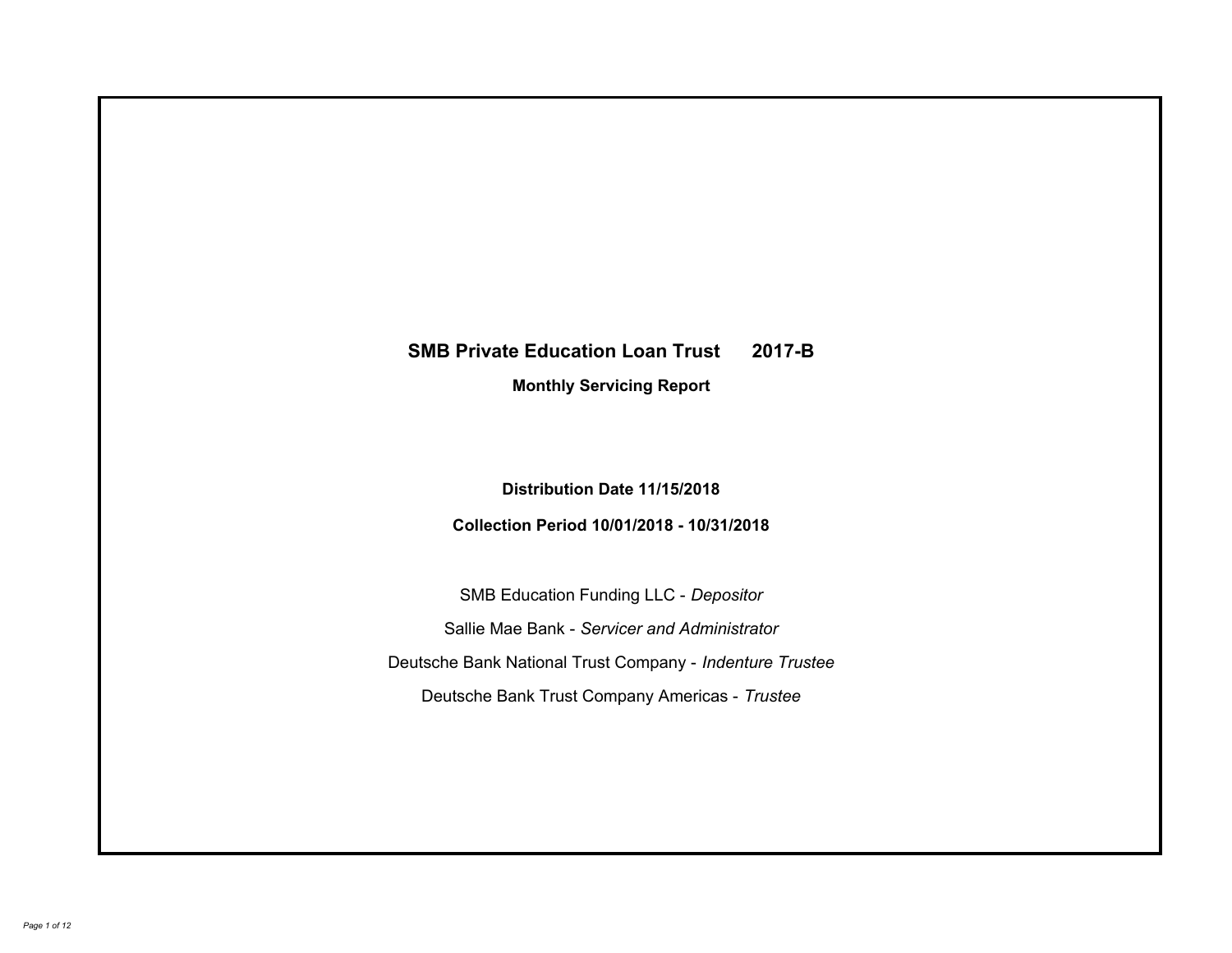| Α           | <b>Student Loan Portfolio Characteristics</b>   |                                              | Settlement Date<br>11/08/2017 | 09/30/2018           | 10/31/2018           |
|-------------|-------------------------------------------------|----------------------------------------------|-------------------------------|----------------------|----------------------|
|             | <b>Principal Balance</b>                        |                                              | \$701,477,893.40              | \$633,746,623.78     | \$625,092,883.15     |
|             | Interest to be Capitalized Balance              |                                              | 46,726,543.99                 | 45,968,194.42        | 46,768,244.16        |
|             | Pool Balance                                    |                                              | \$748,204,437.39              | \$679,714,818.20     | \$671,861,127.31     |
|             | Weighted Average Coupon (WAC)                   |                                              |                               |                      |                      |
|             |                                                 | WAC1 (Contractual Interest Rate on the Loan) | 8.97%                         | 9.69%                | 9.78%                |
|             | WAC2 (Average of Applicable Interest Rate)      |                                              | 8.94%                         | 9.64%                | 9.72%                |
|             | WAC3 (Average of Actual Interest Rate)          |                                              | 8.86%                         | 9.55%                | 9.64%                |
|             | Weighted Average Remaining Term                 |                                              | 135.09                        | 131.21               | 131.07               |
|             | Number of Loans                                 |                                              | 66,252                        | 60,146               | 59,559               |
|             | Number of Borrowers<br>Pool Factor              |                                              | 63,554                        | 57,755               | 57,194               |
|             | Since Issued Total Constant Prepayment Rate (1) |                                              |                               | 0.908461357<br>9.29% | 0.897964639<br>9.49% |
|             |                                                 |                                              |                               |                      |                      |
| B           | <b>Debt Securities</b>                          | Cusip/Isin                                   | 10/15/2018                    |                      | 11/15/2018           |
|             | A1                                              | 83189DAA8                                    | \$110,333,846.85              |                      | \$99,668,847.22      |
|             | A <sub>2</sub> A                                | 83189DAB6                                    | \$268,000,000.00              |                      | \$268,000,000.00     |
|             | A2B                                             | 83189DAC4                                    | \$132,000,000.00              |                      | \$132,000,000.00     |
|             | B                                               | 83189DAD2                                    | \$50,000,000.00               |                      | \$50,000,000.00      |
|             |                                                 |                                              |                               |                      |                      |
| $\mathsf C$ | <b>Certificates</b>                             | <b>Cusip/Isin</b>                            | 10/15/2018                    |                      | 11/15/2018           |
|             | Residual                                        | 83189D100                                    | \$100,000.00                  |                      | \$100,000.00         |
|             |                                                 |                                              |                               |                      |                      |
| D           | <b>Account Balances</b>                         |                                              | 10/15/2018                    |                      | 11/15/2018           |
|             | Reserve Account Balance                         |                                              | \$1,891,480.00                |                      | \$1,891,480.00       |
|             |                                                 |                                              |                               |                      |                      |
| E           | <b>Asset / Liability</b>                        |                                              | 10/15/2018                    |                      | 11/15/2018           |
|             | Overcollateralization Percentage                |                                              | 17.56%                        |                      | 18.19%               |
|             | Specified Overcollateralization Amount          |                                              | \$203,914,445.46              |                      | \$201,558,338.19     |
|             | <b>Actual Overcollateralization Amount</b>      |                                              | \$119.380.971.35              |                      | \$122.192.280.09     |

(1) For additional information, see 'Since Issued CPR Methodology' found on page 11 of this report.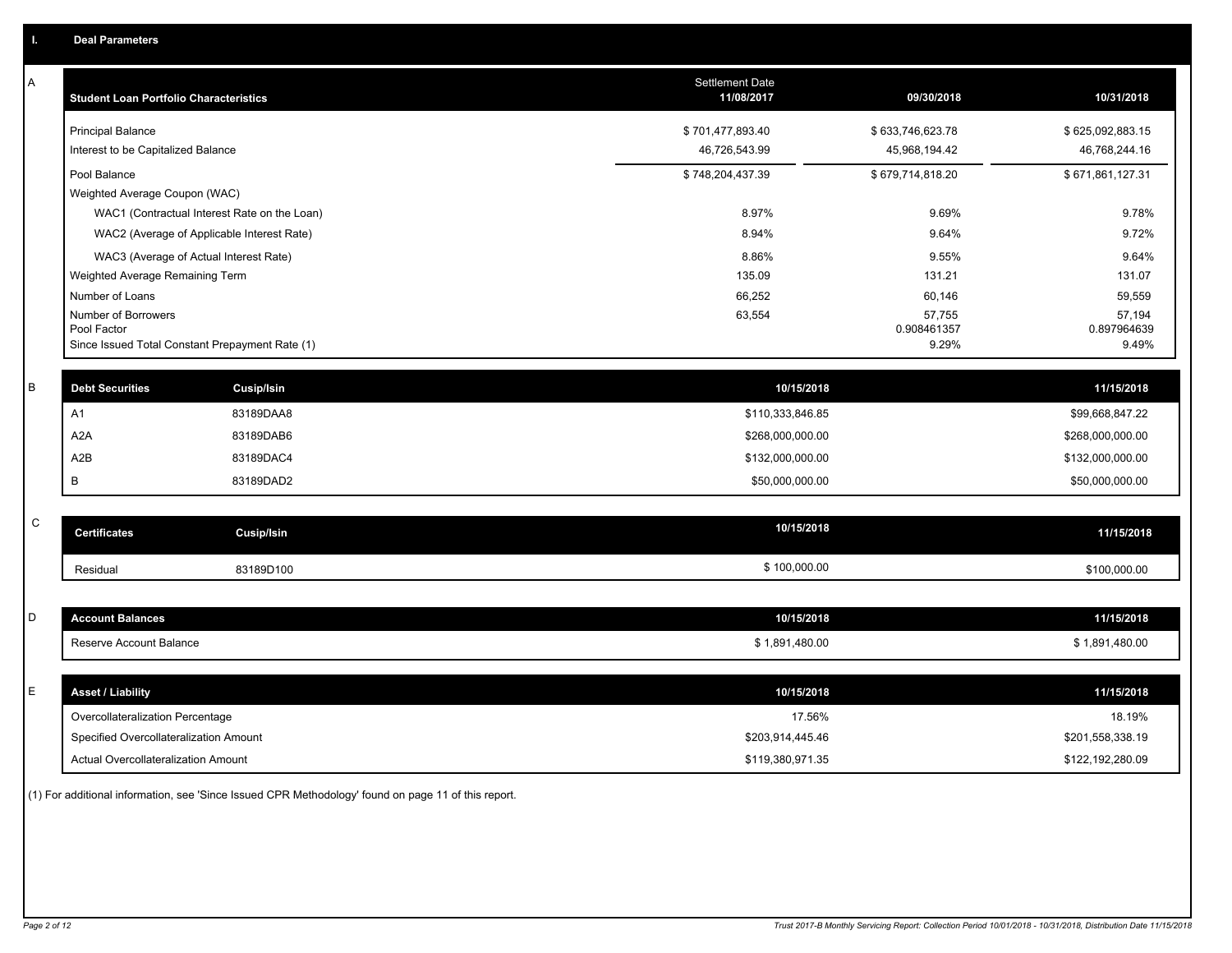#### **II. 2017-B Trust Activity 10/01/2018 through 10/31/2018**

| Α | <b>Student Loan Principal Receipts</b>                           |                 |  |
|---|------------------------------------------------------------------|-----------------|--|
|   | <b>Borrower Principal</b>                                        | 9,227,414.81    |  |
|   | <b>Consolidation Activity Principal</b>                          | 0.00            |  |
|   | Seller Principal Reimbursement                                   | (1,639.38)      |  |
|   | Servicer Principal Reimbursement                                 | 0.00            |  |
|   | Delinquent Principal Purchases by Servicer                       | 0.00            |  |
|   | <b>Other Principal Deposits</b>                                  | 9,949.21        |  |
|   | <b>Total Principal Receipts</b>                                  | \$9,235,724.64  |  |
| B | <b>Student Loan Interest Receipts</b>                            |                 |  |
|   | <b>Borrower Interest</b>                                         | 3,167,551.40    |  |
|   | <b>Consolidation Activity Interest</b>                           | 0.00            |  |
|   | Seller Interest Reimbursement                                    | (170.89)        |  |
|   | Servicer Interest Reimbursement                                  | 0.00            |  |
|   | Delinquent Interest Purchases by Servicer                        | 0.00            |  |
|   | <b>Other Interest Deposits</b>                                   | 16.15           |  |
|   | <b>Total Interest Receipts</b>                                   | \$3,167,396.66  |  |
| C | <b>Recoveries on Realized Losses</b>                             | \$33,684.63     |  |
| D | <b>Investment Income</b>                                         | \$21,243.34     |  |
| Е | <b>Funds Borrowed from Next Collection Period</b>                | \$0.00          |  |
| F | <b>Funds Repaid from Prior Collection Period</b>                 | \$0.00          |  |
| G | Loan Sale or Purchase Proceeds                                   | \$0.00          |  |
| н | Initial Deposits to Distribution Account                         | \$0.00          |  |
|   | <b>Excess Transferred from Other Accounts</b>                    | \$0.00          |  |
| J | <b>Borrower Benefit Reimbursements</b>                           | \$0.00          |  |
| Κ | <b>Other Deposits</b>                                            | \$0.00          |  |
| Г | <b>Other Fees Collected</b>                                      | \$0.00          |  |
| М | <b>AVAILABLE FUNDS</b>                                           | \$12,458,049.27 |  |
| N | Non-Cash Principal Activity During Collection Period             | \$581,984.01    |  |
| O | Aggregate Purchased Amounts by the Depositor, Servicer or Seller | \$9,965.36      |  |
| P | Aggregate Loan Substitutions                                     | \$0.00          |  |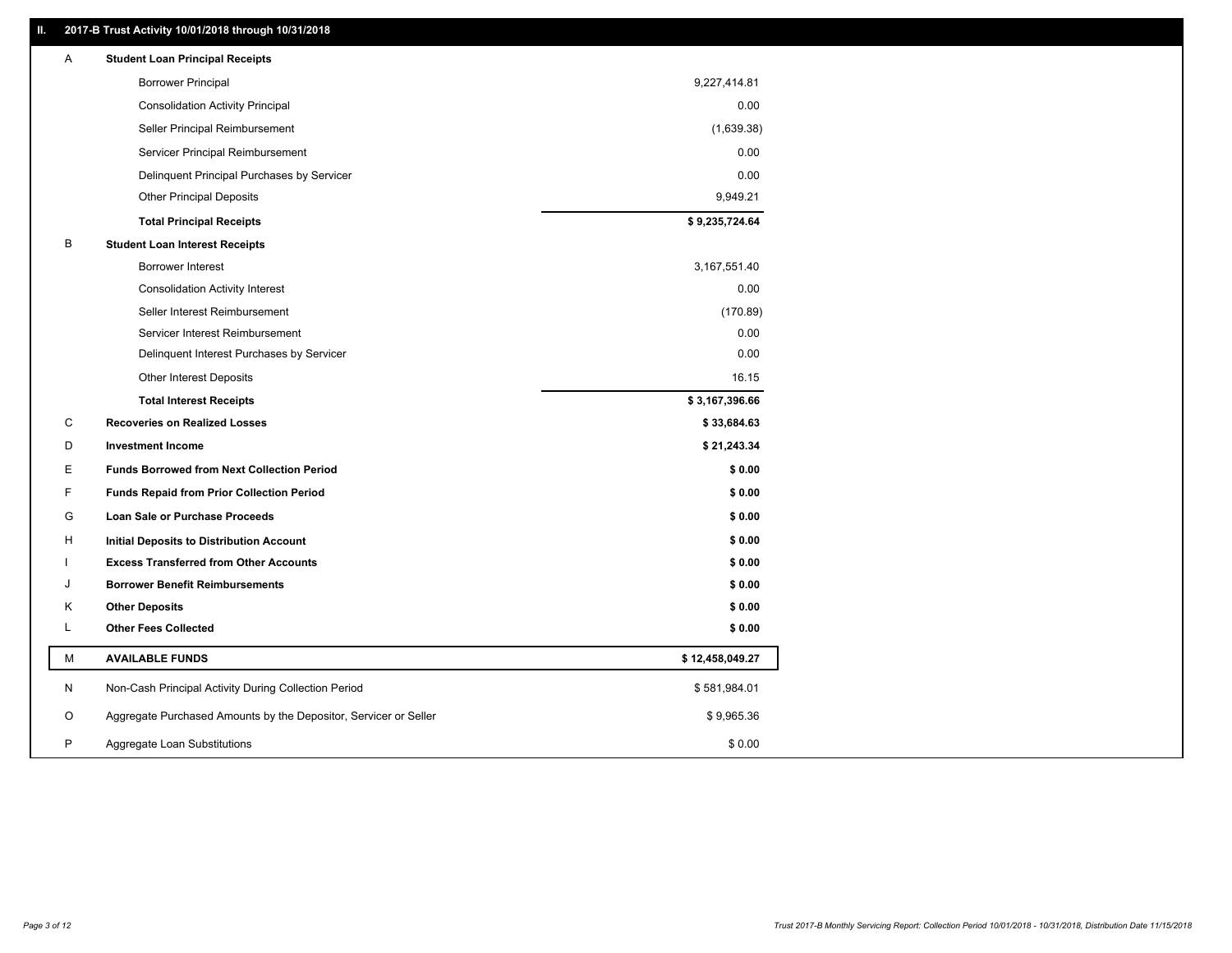|                   |                       |                          |         |                                                           | <b>Loans by Repayment Status</b> |                            |                          |         |                                                           |                |                            |
|-------------------|-----------------------|--------------------------|---------|-----------------------------------------------------------|----------------------------------|----------------------------|--------------------------|---------|-----------------------------------------------------------|----------------|----------------------------|
|                   |                       |                          |         | 10/31/2018                                                |                                  |                            |                          |         | 09/30/2018                                                |                |                            |
|                   |                       | <b>Wtd Avg</b><br>Coupon | # Loans | Principal and<br><b>Interest Accrued</b><br>to Capitalize | % of Principal                   | % of Loans in<br>Repay (1) | <b>Wtd Avg</b><br>Coupon | # Loans | Principal and<br><b>Interest Accrued</b><br>to Capitalize | % of Principal | % of Loans in<br>Repay (1) |
| INTERIM:          | IN SCHOOL             | 10.54%                   | 8,522   | \$106,188,913.02                                          | 15.805%                          | $-$ %                      | 10.43%                   | 8,682   | \$107,111,491.44                                          | 15.758%        | $-$ %                      |
|                   | <b>GRACE</b>          | 10.26%                   | 4,415   | \$54,805,442.07                                           | 8.157%                           | $-$ %                      | 10.17%                   | 4,430   | \$55,514,981.46                                           | 8.167%         | $-$ %                      |
|                   | <b>DEFERMENT</b>      | 10.41%                   | 2,589   | \$28,889,237.47                                           | 4.300%                           | $-$ %                      | 10.37%                   | 2,471   | \$27,417,720.62                                           | 4.034%         | $-$ %                      |
| <b>REPAYMENT:</b> | <b>CURRENT</b>        | 9.29%                    | 41,769  | \$452,631,806.56                                          | 67.370%                          | 93.911%                    | 9.20%                    | 42,060  | \$457,019,649.66                                          | 67.237%        | 93.332%                    |
|                   | 31-60 DAYS DELINQUENT | 10.14%                   | 512     | \$6,180,379.27                                            | 0.920%                           | 1.282%                     | 10.13%                   | 600     | \$6,853,061.48                                            | 1.008%         | 1.400%                     |
|                   | 61-90 DAYS DELINQUENT | 10.09%                   | 232     | \$2,509,201.66                                            | 0.373%                           | 0.521%                     | 10.33%                   | 216     | \$2,497,534.68                                            | 0.367%         | 0.510%                     |
|                   | > 90 DAYS DELINQUENT  | 10.51%                   | 125     | \$1,530,540.31                                            | 0.228%                           | 0.318%                     | 10.89%                   | 132     | \$1,737,553.16                                            | 0.256%         | 0.355%                     |
|                   | FORBEARANCE           | 9.65%                    | 1,395   | \$19,125,606.95                                           | 2.847%                           | 3.968%                     | 9.64%                    | 1,555   | \$21,562,825.70                                           | 3.172%         | 4.404%                     |
| <b>TOTAL</b>      |                       |                          | 59,559  | \$671,861,127.31                                          | 100.00%                          | 100.00%                    |                          | 60,146  | \$679,714,818.20                                          | 100.00%        | 100.00%                    |

Percentages may not total 100% due to rounding \*

1 Loans classified in "Repayment" include any loan for which interim interest only, \$25 fixed payments or full principal and interest payments are due.

|                         |                                                                                                                            |                          |         |                                                           | <b>Loans by Borrower Status</b> |                                |                          |         |                                                           |                |                                |
|-------------------------|----------------------------------------------------------------------------------------------------------------------------|--------------------------|---------|-----------------------------------------------------------|---------------------------------|--------------------------------|--------------------------|---------|-----------------------------------------------------------|----------------|--------------------------------|
|                         |                                                                                                                            |                          |         | 10/31/2018                                                |                                 |                                |                          |         | 09/30/2018                                                |                |                                |
|                         |                                                                                                                            | <b>Wtd Avg</b><br>Coupon | # Loans | Principal and<br><b>Interest Accrued</b><br>to Capitalize | % of Principal                  | % of Loans in<br>P&I Repay (2) | <b>Wtd Avg</b><br>Coupon | # Loans | Principal and<br><b>Interest Accrued</b><br>to Capitalize | % of Principal | % of Loans in<br>P&I Repay (2) |
| INTERIM:                | IN SCHOOL                                                                                                                  | 10.01%                   | 17,128  | \$218,527,653.90                                          | 32.526%                         | $-$ %                          | 9.90%                    | 17,388  | \$220,381,302.88                                          | 32.423%        | $-$ %                          |
|                         | GRACE                                                                                                                      | 9.76%                    | 8,453   | \$108,056,921.20                                          | 16.083%                         | $-$ %                          | 9.66%                    | 8,526   | \$110,153,094.91                                          | 16.206%        | $-$ %                          |
|                         | <b>DEFERMENT</b>                                                                                                           | 10.01%                   | 4,627   | \$51,479,688.64                                           | 7.662%                          | $-$ %                          | 9.95%                    | 4,378   | \$48,737,466.73                                           | 7.170%         | $-$ %                          |
| P&I REPAYMENT:          | <b>CURRENT</b>                                                                                                             | 9.20%                    | 27,164  | \$265,355,695.15                                          | 39.496%                         | 90.319%                        | 9.12%                    | 27,423  | \$268,627,436.39                                          | 39.521%        | 89.410%                        |
|                         | 31-60 DAYS DELINQUENT                                                                                                      | 10.12%                   | 458     | \$5,550,853.83                                            | 0.826%                          | 1.889%                         | 10.14%                   | 549     | \$6,205,685.85                                            | 0.913%         | 2.066%                         |
|                         | 61-90 DAYS DELINQUENT                                                                                                      | 10.03%                   | 216     | \$2,297,722.88                                            | 0.342%                          | 0.782%                         | 10.32%                   | 202     | \$2,387,625.69                                            | 0.351%         | 0.795%                         |
|                         | > 90 DAYS DELINQUENT                                                                                                       | 10.51%                   | 118     | \$1,466,984.76                                            | 0.218%                          | 0.499%                         | 10.88%                   | 125     | \$1,659,380.05                                            | 0.244%         | 0.552%                         |
|                         | <b>FORBEARANCE</b>                                                                                                         | 9.65%                    | 1,395   | \$19,125,606.95                                           | 2.847%                          | 6.510%                         | 9.64%                    | 1,555   | \$21,562,825.70                                           | 3.172%         | 7.177%                         |
| <b>TOTAL</b><br>$\star$ | Percentages may not total 100% due to rounding                                                                             |                          | 59,559  | \$671,861,127.31                                          | 100.00%                         | 100.00%                        |                          | 60,146  | \$679,714,818.20                                          | 100.00%        | 100.00%                        |
| 2                       | Loans classified in "P&I Repayment" includes only those loans for which scheduled principal and interest payments are due. |                          |         |                                                           |                                 |                                |                          |         |                                                           |                |                                |

WAC reflects WAC3 To conform with company standard reporting these sections now include Princial and Interest Accrued to Capitalize.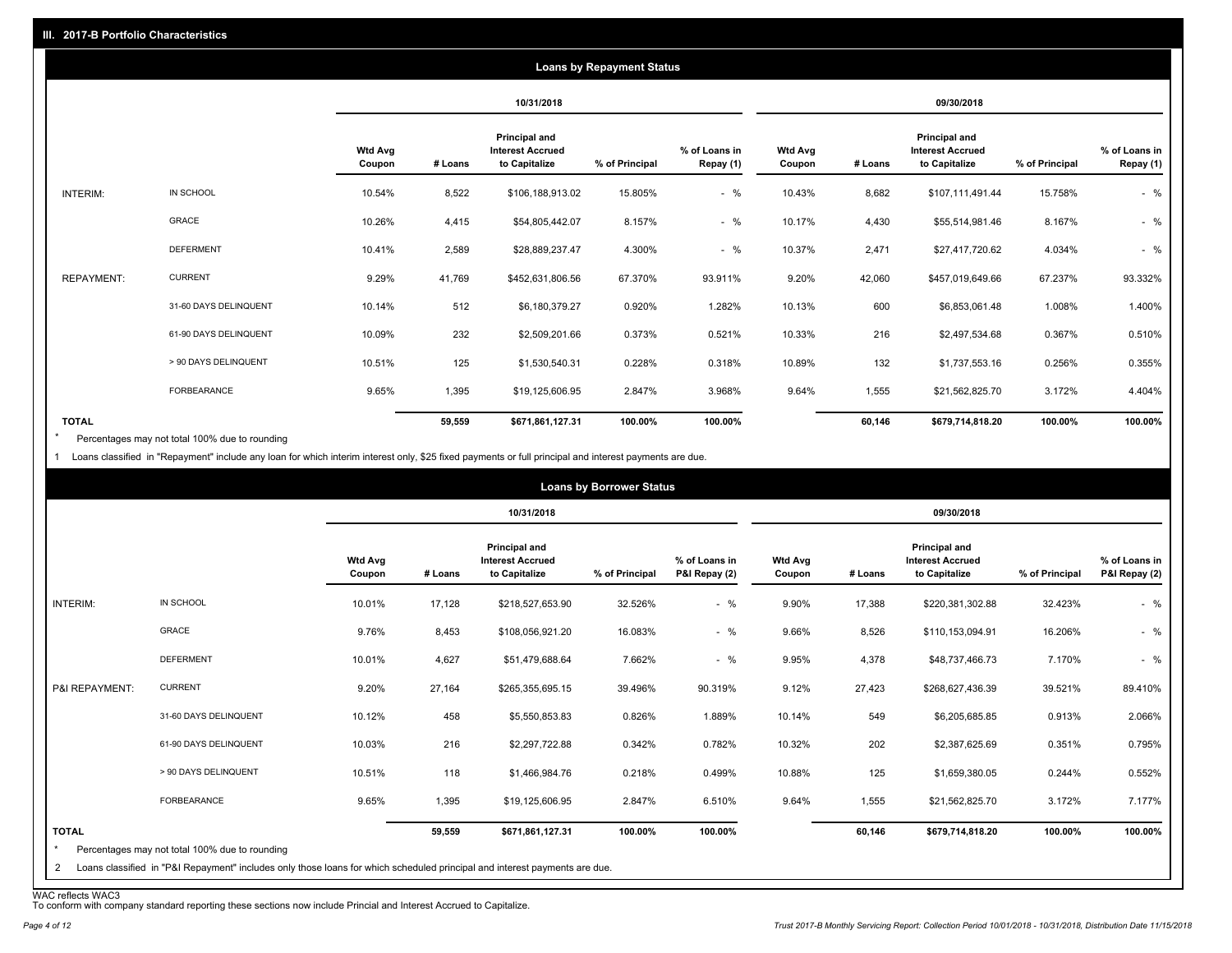|                                                                                                  | 10/31/2018       | 9/30/2018        |
|--------------------------------------------------------------------------------------------------|------------------|------------------|
| Pool Balance                                                                                     | \$671,861,127.31 | \$679,714,818.20 |
| Total # Loans                                                                                    | 59,559           | 60,146           |
| Total # Borrowers                                                                                | 57,194           | 57,755           |
| Weighted Average Coupon                                                                          | 9.72%            | 9.64%            |
| Weighted Average Remaining Term                                                                  | 131.07           | 131.21           |
| Percent of Pool - Cosigned                                                                       | 92.1%            | 92.2%            |
| Percent of Pool - Non Cosigned                                                                   | 7.9%             | 7.8%             |
| Borrower Interest Accrued for Period                                                             | \$5,068,850.38   | \$4,920,725.05   |
| <b>Outstanding Borrower Interest Accrued</b>                                                     | \$49,959,707.90  | \$49,192,362.63  |
| Gross Principal Realized Loss - Periodic *                                                       | \$484,114.80     | \$225,673.98     |
| Gross Principal Realized Loss - Cumulative *                                                     | \$3,932,512.97   | \$3,448,398.17   |
| Recoveries on Realized Losses - Periodic                                                         | \$33,684.63      | \$60,009.32      |
| Recoveries on Realized Losses - Cumulative                                                       | \$365,582.04     | \$331,897.41     |
| Net Losses - Periodic                                                                            | \$450,430.17     | \$165,664.66     |
| Net Losses - Cumulative                                                                          | \$3,566,930.93   | \$3,116,500.76   |
| Non-Cash Principal Activity - Capitalized Interest                                               | \$1,066,627.72   | \$752,108.04     |
| Since Issued Total Constant Prepayment Rate (CPR) (1)                                            | 9.49%            | 9.29%            |
| <b>Loan Substitutions</b>                                                                        | \$0.00           | \$0.00           |
| <b>Cumulative Loan Substitutions</b>                                                             | \$0.00           | \$0.00           |
| <b>Unpaid Servicing Fees</b>                                                                     | \$0.00           | \$0.00           |
| <b>Unpaid Administration Fees</b>                                                                | \$0.00           | \$0.00           |
| <b>Unpaid Carryover Servicing Fees</b>                                                           | \$0.00           | \$0.00           |
| Note Interest Shortfall                                                                          | \$0.00           | \$0.00           |
| Loans in Modification                                                                            | \$13,912,870.06  | \$12,956,901.90  |
| % of Loans in Modification as a % of Loans in Repayment (P&I)                                    | 5.07%            | 4.65%            |
|                                                                                                  |                  |                  |
| % Annualized Gross Principal Realized Loss - Periodic as a %<br>of Loans in Repayment (P&I) * 12 | 2.12%            | 0.97%            |
| % Gross Principal Realized Loss - Cumulative as a % of                                           |                  |                  |
| Original Pool Balance                                                                            | 0.53%            | 0.46%            |

\* In accordance with the Servicer's current policies and procedures, after September 1, 2017 loans subject to bankruptcy claims generally will not be reported as a charged-off unless and until they are delinquent for 120 d

(1) For additional information, see 'Since Issued CPR Methodology' found on page 11 of this report.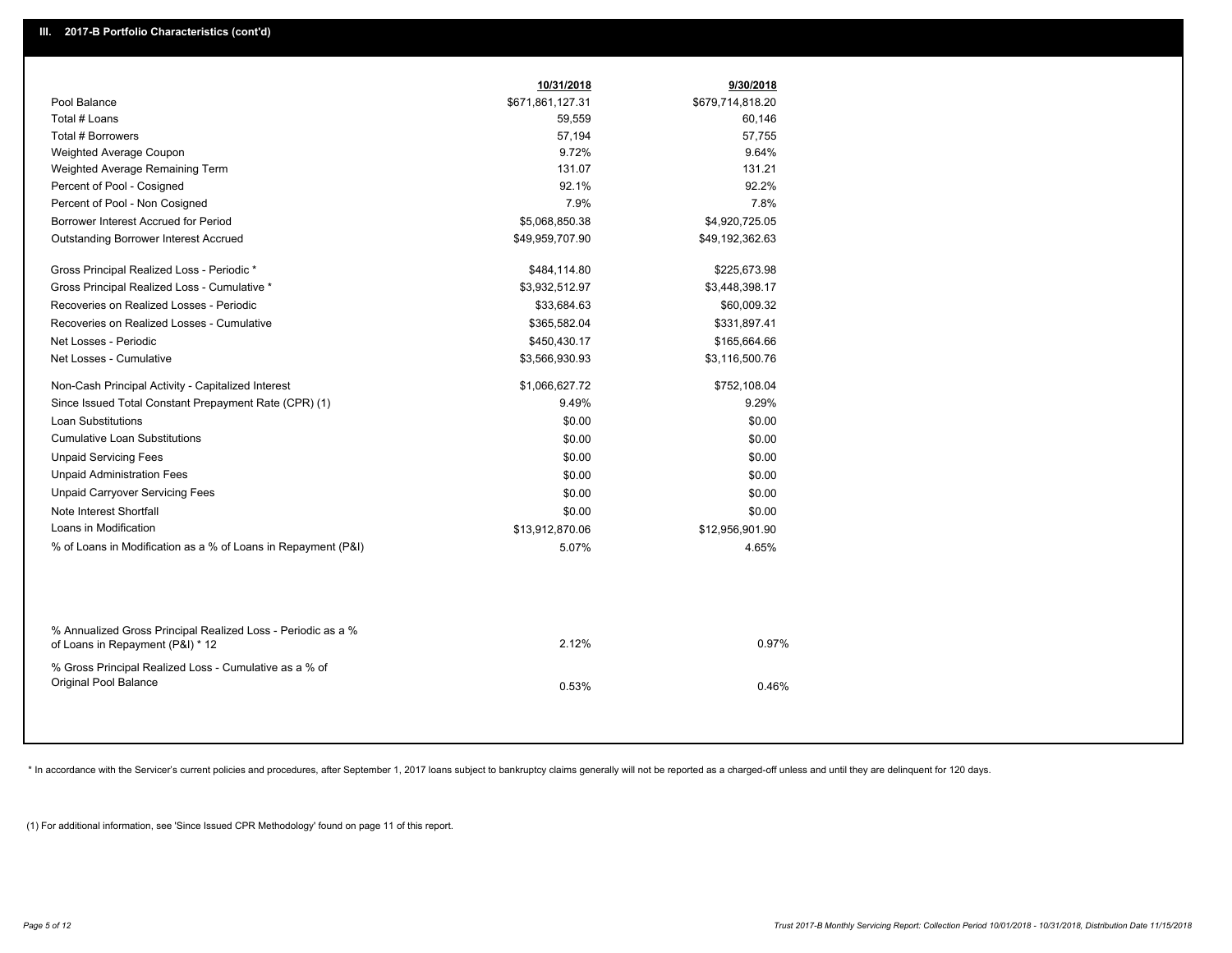#### **Loan Program**  A

|                                    | Weighted<br><b>Average Coupon</b> | # LOANS     | <b>\$ AMOUNT</b> | $%$ *    |
|------------------------------------|-----------------------------------|-------------|------------------|----------|
| - Smart Option Interest-Only Loans | 8.57%                             | 14,236      | \$131,546,937.64 | 19.579%  |
| - Smart Option Fixed Pay Loans     | 9.67%                             | 14,881      | \$205,255,358.33 | 30.550%  |
| - Smart Option Deferred Loans      | 10.04%                            | 30,442      | \$335,058,831.34 | 49.870%  |
| - Other Loan Programs              | $0.00\%$                          | $\mathbf 0$ | \$0.00           | 0.000%   |
| <b>Total</b>                       | 9.64%                             | 59,559      | \$671,861,127.31 | 100.000% |

\* Percentages may not total 100% due to rounding

B

C

**Index Type**

|                       | Weighted<br><b>Average Coupon</b> | # LOANS | <b>\$ AMOUNT</b> | $%$ *    |
|-----------------------|-----------------------------------|---------|------------------|----------|
| - Fixed Rate Loans    | 8.99%                             | 11.881  | \$145,077,526.22 | 21.593%  |
| - LIBOR Indexed Loans | 9.82%                             | 47,678  | \$526,783,601.09 | 78.407%  |
| - Other Index Rates   | $0.00\%$                          |         | \$0.00           | 0.000%   |
| Total                 | 9.64%                             | 59,559  | \$671,861,127.31 | 100.000% |

\* Percentages may not total 100% due to rounding

### **Weighted Average Recent FICO**

| (2)<br>Wtd Avg Recent FICO Band | # LOANS | <b>\$ AMOUNT</b> | $\frac{9}{6}$ * |
|---------------------------------|---------|------------------|-----------------|
| 0 - 639                         | 3,526   | \$34,622,508.15  | 5.153%          |
| 640 - 669                       | 3,439   | \$36,147,434.10  | 5.380%          |
| 670 - 699                       | 7,003   | \$77,916,738.86  | 11.597%         |
| 700 - 739                       | 13,890  | \$158,550,232.24 | 23.599%         |
| $740 +$                         | 31,691  | \$364,460,528.24 | 54.246%         |
| N/A <sup>(1)</sup>              | 10      | \$163,685.72     | 0.024%          |
| <b>Total</b>                    | 59,559  | \$671,861,127.31 | 100.000%        |

WAC reflects WAC3

To conform with company standard reporting these sections now include Princial and Interest Accrued to Capitalize.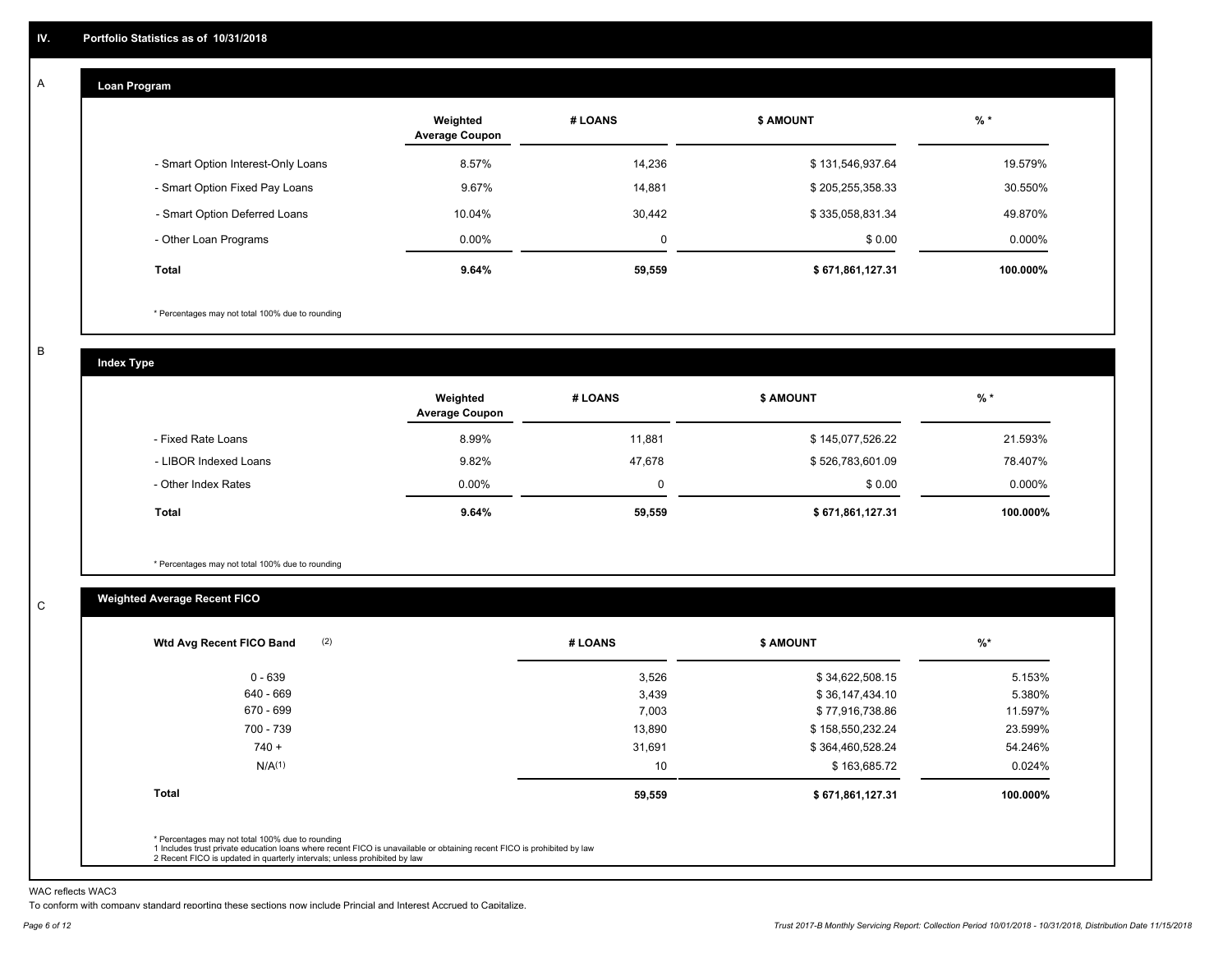| V. | 2017-B Reserve Account, Principal Distribution, and R-2 Certificate Calculations     |                                                                                                                                                                                                    |
|----|--------------------------------------------------------------------------------------|----------------------------------------------------------------------------------------------------------------------------------------------------------------------------------------------------|
| А. | <b>Reserve Account</b>                                                               |                                                                                                                                                                                                    |
|    | Specified Reserve Account Balance                                                    | \$1,891,480.00                                                                                                                                                                                     |
|    | Actual Reserve Account Balance                                                       | \$1,891,480.00                                                                                                                                                                                     |
| В. | <b>Principal Distribution Amount</b>                                                 |                                                                                                                                                                                                    |
|    | Class A Notes Outstanding<br>i.                                                      | \$510,333,846.85                                                                                                                                                                                   |
|    | Pool Balance<br>ii.                                                                  | \$671,861,127.31                                                                                                                                                                                   |
|    | First Priority Principal Distribution Amount (i - ii)<br>iii.                        | \$0.00                                                                                                                                                                                             |
|    | Class A and B Notes Outstanding<br>iv.                                               | \$560,333,846.85                                                                                                                                                                                   |
|    | First Priority Principal Distribution Amount<br>v.                                   | \$0.00                                                                                                                                                                                             |
|    | Pool Balance<br>vi.                                                                  | \$671,861,127.31                                                                                                                                                                                   |
|    | Specified Overcollateralization Amount<br>vii.                                       | \$201,558,338.19                                                                                                                                                                                   |
|    | Regular Principal Distribution Amount (if (iv > 0, (iv - v) - (vi - vii))<br>viii.   | \$90,031,057.73                                                                                                                                                                                    |
|    | Pool Balance<br>ix.                                                                  | \$671,861,127.31                                                                                                                                                                                   |
|    | 10% of Initial Pool Balance<br>Х.                                                    | \$74,820,443.74                                                                                                                                                                                    |
|    | First Priority Principal Distribution Amount<br>xi.                                  | \$0.00                                                                                                                                                                                             |
|    | Regular Principal Distribution Amount<br>xii.                                        | \$90,031,057.73                                                                                                                                                                                    |
|    | Available Funds (after payment of waterfall items A through I)<br>xiii.              | \$0.00                                                                                                                                                                                             |
|    | xiv. Additional Principal Distribution Amount (if(vi <= x,min(xiii, vi - xi - xii))) | \$0.00                                                                                                                                                                                             |
| C. | R-2 Certificate                                                                      |                                                                                                                                                                                                    |
|    | <b>Previous Notional Balance</b>                                                     | \$45,942,940.00                                                                                                                                                                                    |
|    | Shortfall of Principal                                                               | \$0.00                                                                                                                                                                                             |
|    | Shortfall of Interest                                                                | \$0.00                                                                                                                                                                                             |
|    | <b>Current Notional Balance</b><br>Excess Distribution Allocated (1)                 | \$45,942,940.00<br>\$0.00                                                                                                                                                                          |
|    |                                                                                      |                                                                                                                                                                                                    |
| D. | R-3 Certificate                                                                      |                                                                                                                                                                                                    |
|    | Previous Notional Balance                                                            | \$34,381,197.83                                                                                                                                                                                    |
|    | Remaining Principal Collections (2)                                                  | \$0.00                                                                                                                                                                                             |
|    | <b>Current Notional Balance</b>                                                      | \$33,897,083.03                                                                                                                                                                                    |
|    |                                                                                      | 1. Until the notional amount of the R-2 Certificate is reduced to zero and if there is excess cash through the distribution available it will be distributed to the R-2 Certificate, otherwise the |

amount will be zero

2. Payments will be made after the principal balance of each class of notes has been reduced to zero and the pool balance is less than or equal to the principal balance of the R-3 Certificate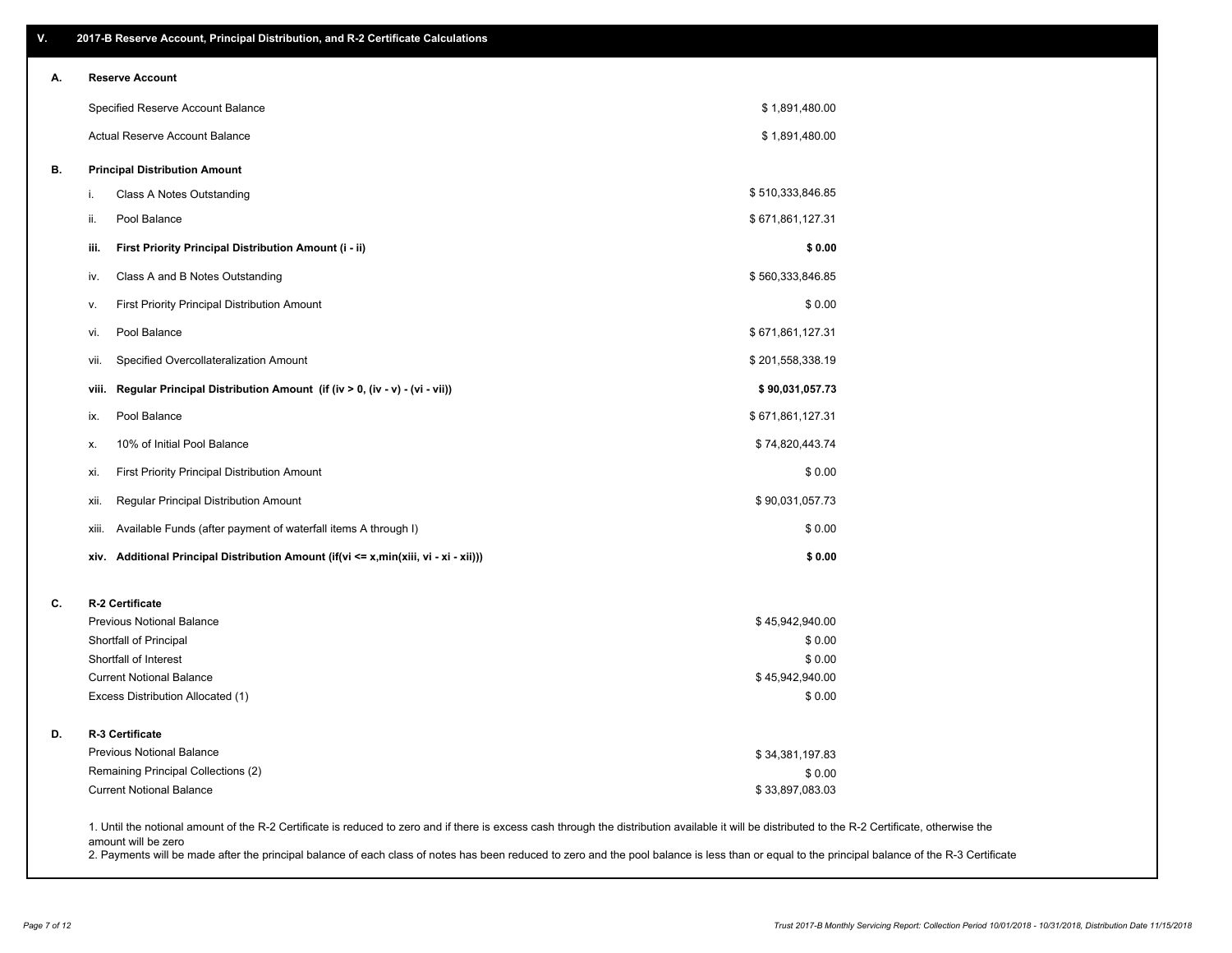|    |                                                         | Paid            | <b>Funds Balance</b> |
|----|---------------------------------------------------------|-----------------|----------------------|
|    | <b>Total Available Funds</b>                            |                 | \$12,458,049.27      |
| A  | <b>Trustee Fees</b>                                     | \$0.00          | \$12,458,049.27      |
| В  | <b>Servicing Fees</b>                                   | \$422,502.91    | \$12,035,546.36      |
| C  | i. Administration Fees                                  | \$8,333.00      | \$12,027,213.36      |
|    | ii. Unreimbursed Administrator Advances plus any Unpaid | \$0.00          | \$12,027,213.36      |
| D  | Class A Noteholders Interest Distribution Amount        | \$1,216,380.40  | \$10,810,832.96      |
| Е  | First Priority Principal Payment                        | \$0.00          | \$10,810,832.96      |
| F. | Class B Noteholders Interest Distribution Amount        | \$145,833.33    | \$10,664,999.63      |
| G  | <b>Reinstatement Reserve Account</b>                    | \$0.00          | \$10,664,999.63      |
| H  | Regular Principal Distribution                          | \$10,664,999.63 | \$0.00               |
|    | <b>Carryover Servicing Fees</b>                         | \$0.00          | \$0.00               |
| J  | Additional Principal Distribution Amount                | \$0.00          | \$0.00               |
| Κ  | Unpaid Expenses of Trustee                              | \$0.00          | \$0.00               |
| L  | Unpaid Expenses of Administrator                        | \$0.00          | \$0.00               |
| м  | i. Remaining Funds to the R-1 Certificateholder(s)      | \$0.00          | \$0.00               |
|    | ii. Remaining Funds to the R-2 Certificateholder(s)     | \$0.00          | \$0.00               |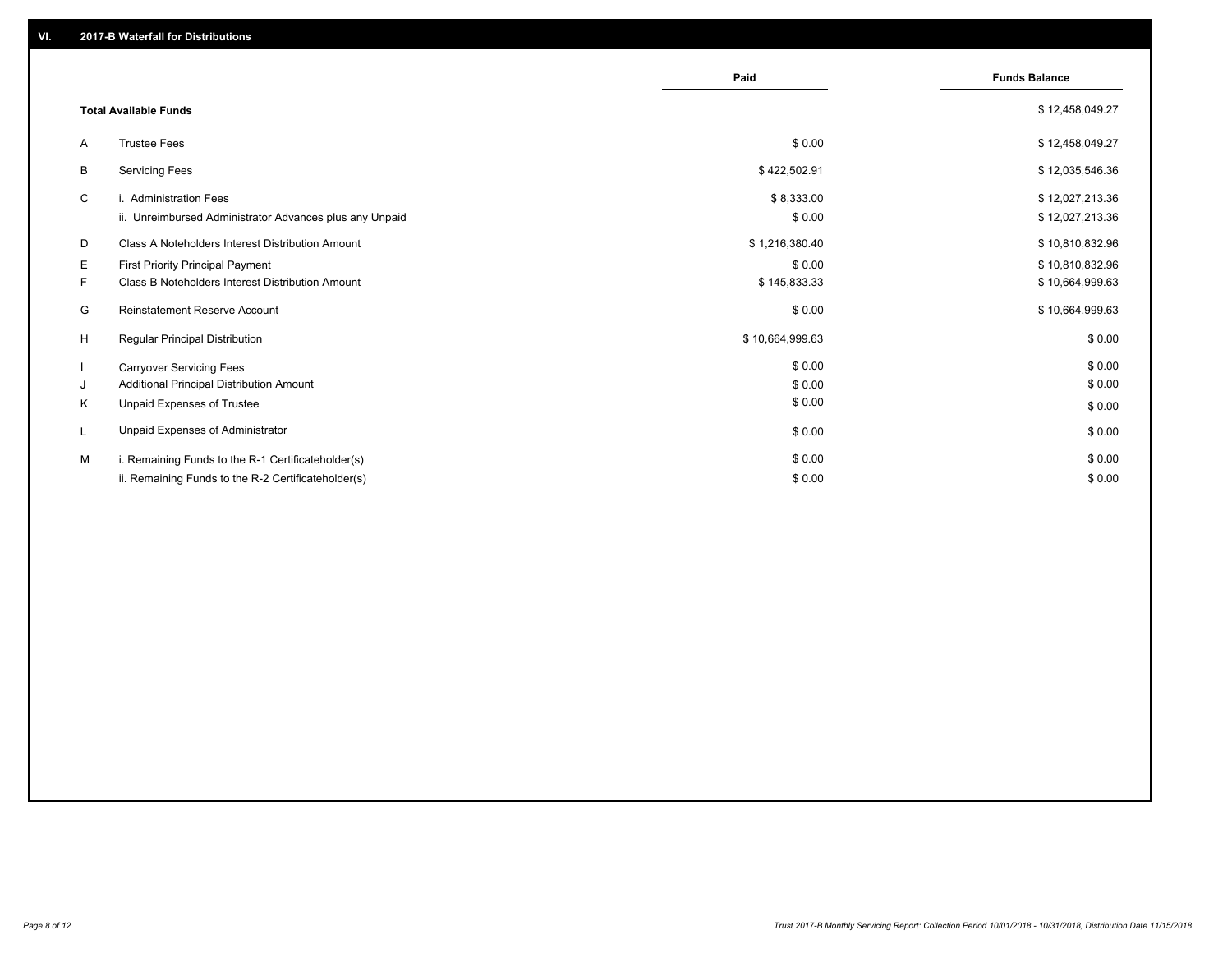| <b>Distribution Amounts</b>                                |                         |                         |                         |
|------------------------------------------------------------|-------------------------|-------------------------|-------------------------|
|                                                            | A <sub>1</sub>          | A <sub>2</sub> A        | A <sub>2</sub> B        |
| Cusip/Isin                                                 | 83189DAA8               | 83189DAB6               | 83189DAC4               |
| <b>Beginning Balance</b>                                   | \$110,333,846.85        | \$268,000,000.00        | \$132,000,000.00        |
| Index                                                      | <b>LIBOR</b>            | <b>FIXED</b>            | <b>LIBOR</b>            |
| Spread/Fixed Rate                                          | 0.27%                   | 2.82%                   | 0.75%                   |
| Record Date (Days Prior to Distribution)                   | 1 NEW YORK BUSINESS DAY | 1 NEW YORK BUSINESS DAY | 1 NEW YORK BUSINESS DAY |
| <b>Accrual Period Begin</b>                                | 10/15/2018              | 10/15/2018              | 10/15/2018              |
| <b>Accrual Period End</b>                                  | 11/15/2018              | 11/15/2018              | 11/15/2018              |
| Daycount Fraction                                          | 0.08611111              | 0.08333333              | 0.08611111              |
| Interest Rate*                                             | 2.54950%                | 2.82000%                | 3.02950%                |
| <b>Accrued Interest Factor</b>                             | 0.002195403             | 0.002350000             | 0.002608736             |
| <b>Current Interest Due</b>                                | \$242,227.23            | \$629,800.00            | \$344,353.17            |
| Interest Shortfall from Prior Period Plus Accrued Interest | $\mathsf{\$}$ -         | $\frac{1}{2}$           | $\frac{1}{2}$           |
| <b>Total Interest Due</b>                                  | \$242,227.23            | \$629,800.00            | \$344,353.17            |
| <b>Interest Paid</b>                                       | \$242,227.23            | \$629,800.00            | \$344,353.17            |
| <b>Interest Shortfall</b>                                  | $\mathsf{\$}$ -         | $\mathsf{\$}$ -         | $$ -$                   |
| <b>Principal Paid</b>                                      | \$10,664,999.63         | $$ -$                   | $$ -$                   |
| <b>Ending Principal Balance</b>                            | \$99,668,847.22         | \$268,000,000.00        | \$132,000,000.00        |
| Paydown Factor                                             | 0.047190264             | 0.000000000             | 0.000000000             |
| <b>Ending Balance Factor</b>                               | 0.441012598             | 1.000000000             | 1.000000000             |

\* Pay rates for Current Distribution. For the interest rates applicable to the next distribution date, please see https://www.salliemae.com/about/investors/data/SMBabrate.txt.

**VII. 2017-B Distributions**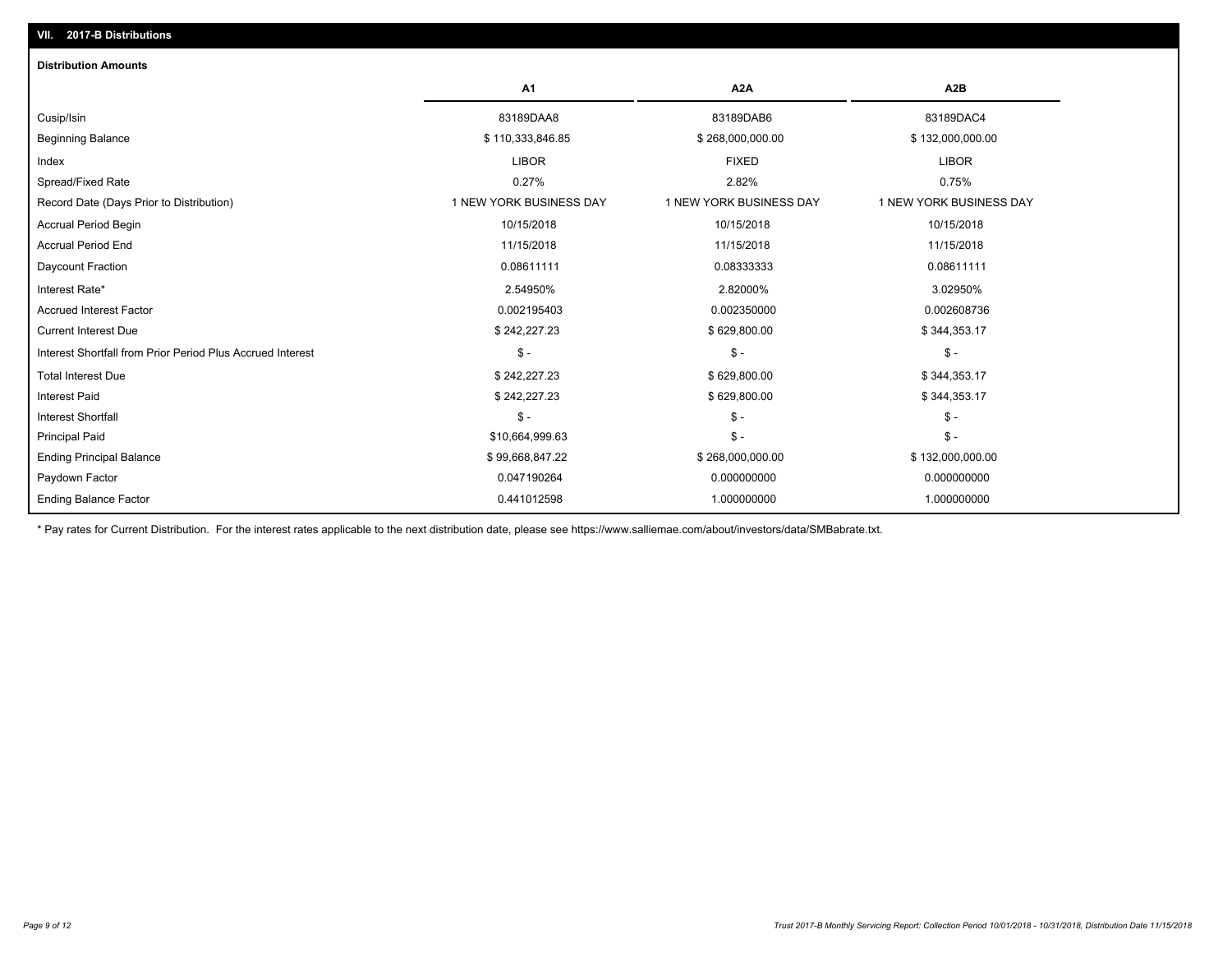| VII. 2017-B Distributions                                  |                         |
|------------------------------------------------------------|-------------------------|
| <b>Distribution Amounts</b>                                |                         |
|                                                            | в                       |
| Cusip/Isin                                                 | 83189DAD2               |
| <b>Beginning Balance</b>                                   | \$50,000,000.00         |
| Index                                                      | <b>FIXED</b>            |
| Spread/Fixed Rate                                          | 3.50%                   |
| Record Date (Days Prior to Distribution)                   | 1 NEW YORK BUSINESS DAY |
| Accrual Period Begin                                       | 10/15/2018              |
| <b>Accrual Period End</b>                                  | 11/15/2018              |
| Daycount Fraction                                          | 0.08333333              |
| Interest Rate*                                             | 3.50000%                |
| <b>Accrued Interest Factor</b>                             | 0.002916667             |
| <b>Current Interest Due</b>                                | \$145,833.33            |
| Interest Shortfall from Prior Period Plus Accrued Interest | $$ -$                   |
| <b>Total Interest Due</b>                                  | \$145,833.33            |
| Interest Paid                                              | \$145,833.33            |
| Interest Shortfall                                         | $\mathbb{S}$ -          |
| <b>Principal Paid</b>                                      | $\mathbb S$ -           |
| <b>Ending Principal Balance</b>                            | \$50,000,000.00         |
| Paydown Factor                                             | 0.000000000             |
| Ending Balance Factor                                      | 1.000000000             |

\* Pay rates for Current Distribution. For the interest rates applicable to the next distribution date, please see https://www.salliemae.com/about/investors/data/SMBabrate.txt.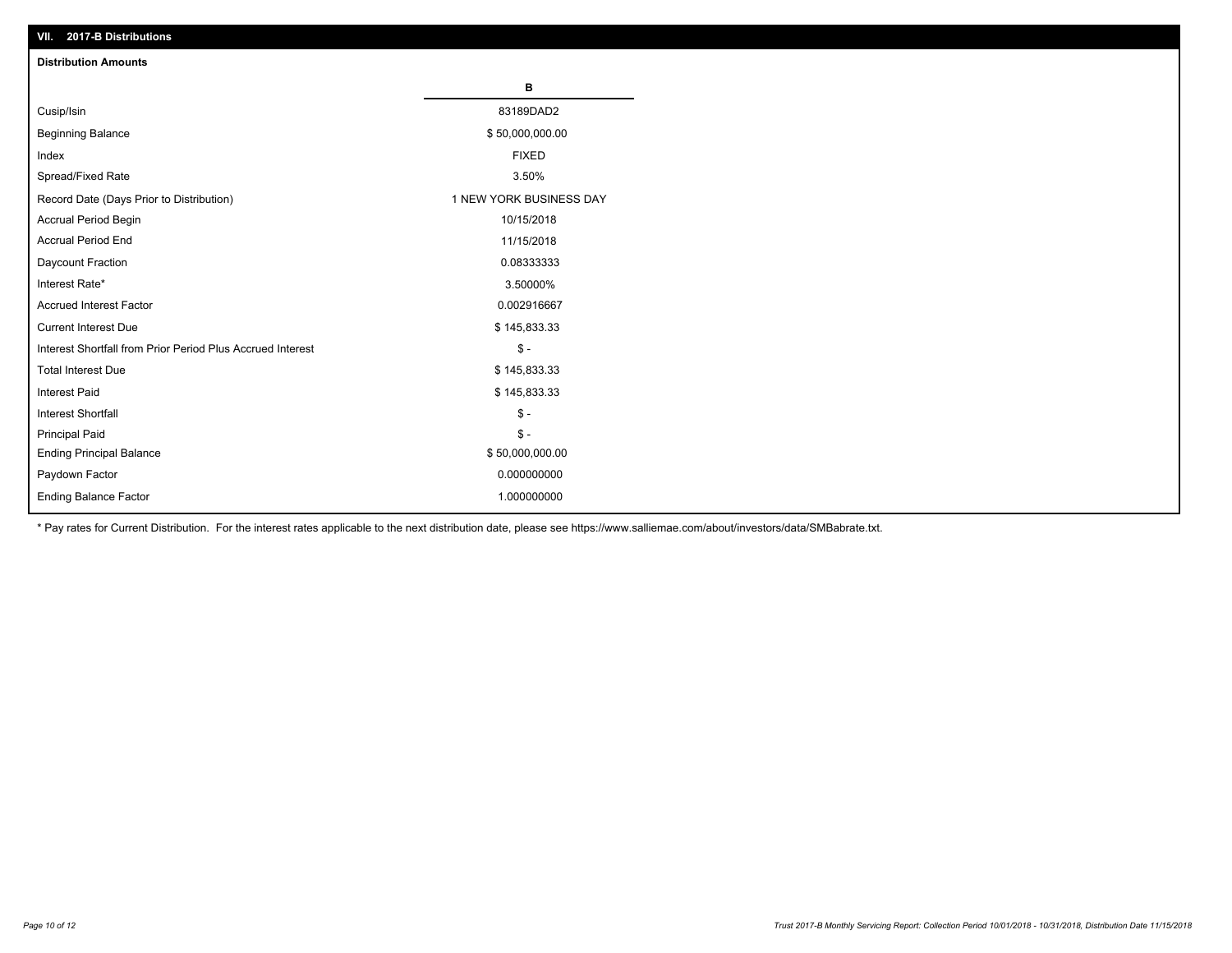#### **Since Issued Total CPR**

$$
\text{total CPR} = 1 - \left(\frac{APB}{PPB}\right)^{\left(\frac{12}{MSC}\right)}
$$

APB = Actual period-end Pool Balance PPB = Projected period-end Pool Balance assuming no prepayments and no defaults Pool Balance = Sum(Principal Balance + Interest Accrued to Capitalize Balance) MSC = Months Since Cut-Off

#### **Since-Issued Total Constant Prepayment Rate (CPR)**

Since-Issued Total CPR measures prepayments, both voluntary and involuntary, for a trust student loan pool over the life of a transaction. For each trust distribution, the actual month-end pool balance is compared against a month-end pool balance originally projected at issuance assuming no prepayments and defaults. For purposes of Since-Issued Total CPR calculations, projected period end pool balance assumes in-school status loans have up to a six month grace period before moving to repayment, grace status loans remain in grace status until their status end date and then to move to full principal and interest repayment, loans subject to interim interest or fixed payments during their in-school and grace period continue paying interim interest or fixed payments until full principal and interest repayment begins, all other trust loans are in full principal and interest repayment status, and that no trust loan in full principal and interest repayment moves from full principal and interest repayment status to any other status.

#### **Weighted Average Coupon**

*WAC1 = APB* ((*CIR*)\*(*APB*))

*WAC2 = APB*



APB = Actual period-end Pool Balance

CIR = Average of the Contractual Interest Rate (1)

APCL = Average of the Applicable Interest Rate (2)

ACTL = Average of the Actual Interest Rate (3)

#### **Weighted Average Coupon (WAC)**

(1) Contractual Interest Rate represents the interest rate indicated in the Promissory Note

(2) Appliclable Interest Rate represents the interest rate after rate reductions, if applicable, are applied

(3) Actual Interest Rate represents the interest rate when borrower incentive programs and rate reductions, if applicable, are applied